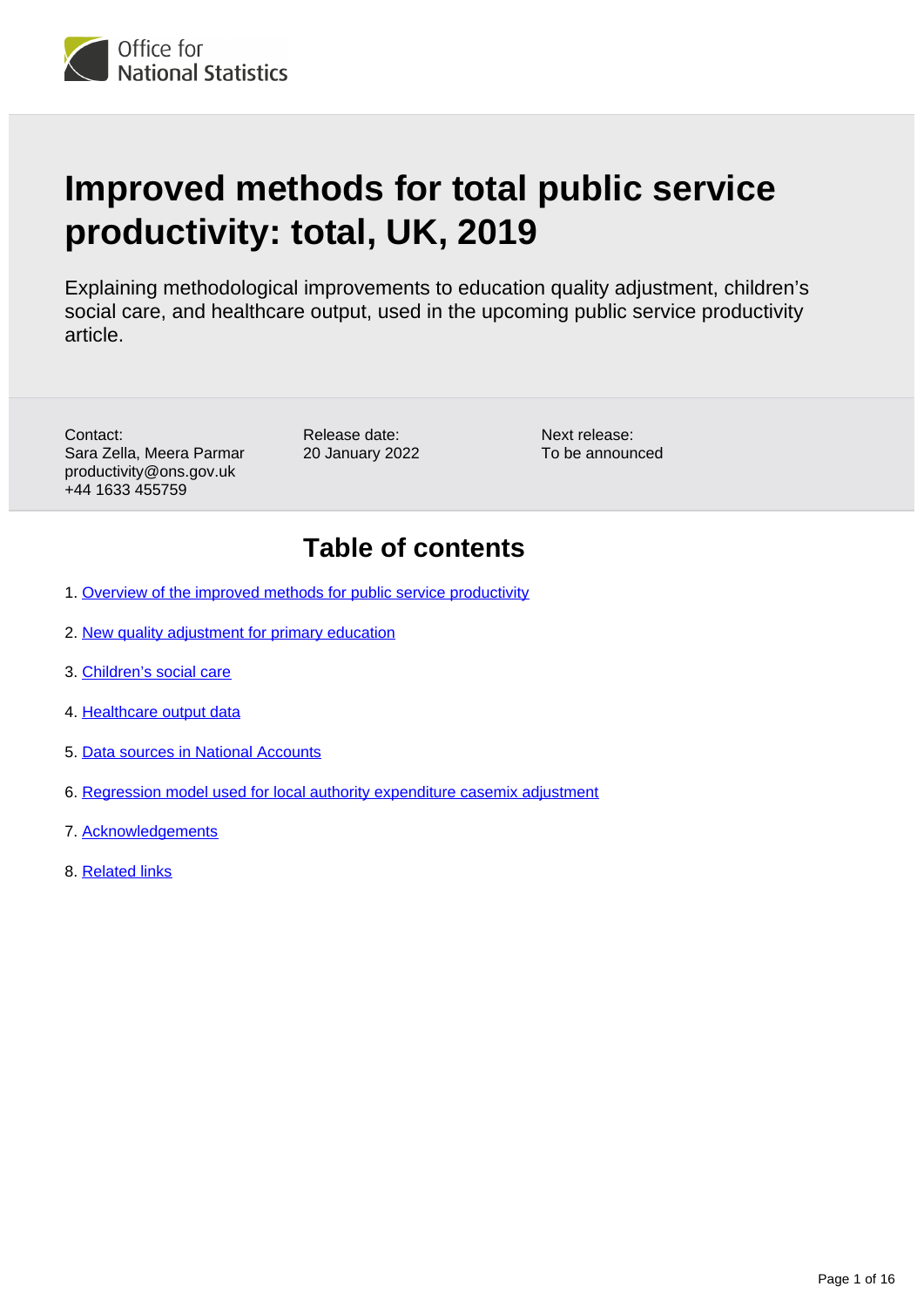## <span id="page-1-0"></span>**1 . Overview of the improved methods for public service productivity**

The Office for National Statistics (ONS) publishes [annual estimates of public service productivity,](https://www.ons.gov.uk/economy/economicoutputandproductivity/publicservicesproductivity/articles/publicservicesproductivityestimatestotalpublicservices/totaluk2018) which are badged as [National Statistics.](https://uksa.statisticsauthority.gov.uk/about-the-authority/uk-statistical-system/types-of-official-statistics/) We produce estimates of inputs, output and productivity growth of nine service areas, four of which are adjusted for quality.

This article covers:

- new data used and improvements to the quality adjustment of education
- changes applied to healthcare data
- changes in children's social care

These changes will be incorporated in [Public service productivity, healthcare, England: financial year ending 2020](http://www.ons.gov.uk/releases/publicserviceproductivityhealthcareenglandfinancialyearending2020) and [Public service productivity: total, UK, 2019.](http://www.ons.gov.uk/releases/publicserviceproductivitytotaluk2019) They are in accordance with the [Code of Practice](https://code.statisticsauthority.gov.uk/the-code/) for official statistics and follow discussion with government departments, the devolved administrations and relevant experts.

We welcome feedback to [productivity@ons.gov.uk](mailto:productivity@ons.gov.uk). We will take this into consideration in the development plan of the measures and methods of public service productivity.

## <span id="page-1-1"></span>**2 . New quality adjustment for primary education**

Details of the quantity and quality output of education can be found in the [Sources and methods article](https://www.ons.gov.uk/economy/economicoutputandproductivity/publicservicesproductivity/methodologies/sourcesandmethodsforpublicserviceproductivityestimates).

## **Current method**

The quality adjustment for education has been developed over a number of years, in line with the recommendations published in the [Atkinson review](https://webarchive.nationalarchives.gov.uk/ukgwa/20160105160709/http:/www.ons.gov.uk/ons/guide-method/method-quality/specific/public-sector-methodology/articles/atkinson-review-final-report.pdf). Attainment data were previously used as a proxy for change in the quality of education, and the GCSE (or equivalent) results for a given year were applied to quality adjust the output of primary and secondary education for that year.

This method was [changed in 2019,](https://www.ons.gov.uk/economy/economicoutputandproductivity/publicservicesproductivity/methodologies/improvedmethodsfortotalpublicserviceproductivitytotaluk2017) when a new "cohort split" approach was introduced. Using this method, the GCSE attainment data published for each academic year reflected the quality of teaching from Year 7 to Year 11.

Additional improvements were included in [last year's publication,](https://www.ons.gov.uk/economy/economicoutputandproductivity/publicservicesproductivity/methodologies/improvedmethodsfortotalpublicserviceproductivitytotaluk2018) when the cohort split method was extended to account for GCSE results being "the outcome of 11 years of compulsory schooling" and the bullying indicator was introduced.

We propose incorporating the methodological changes discussed in this report into the existing measures.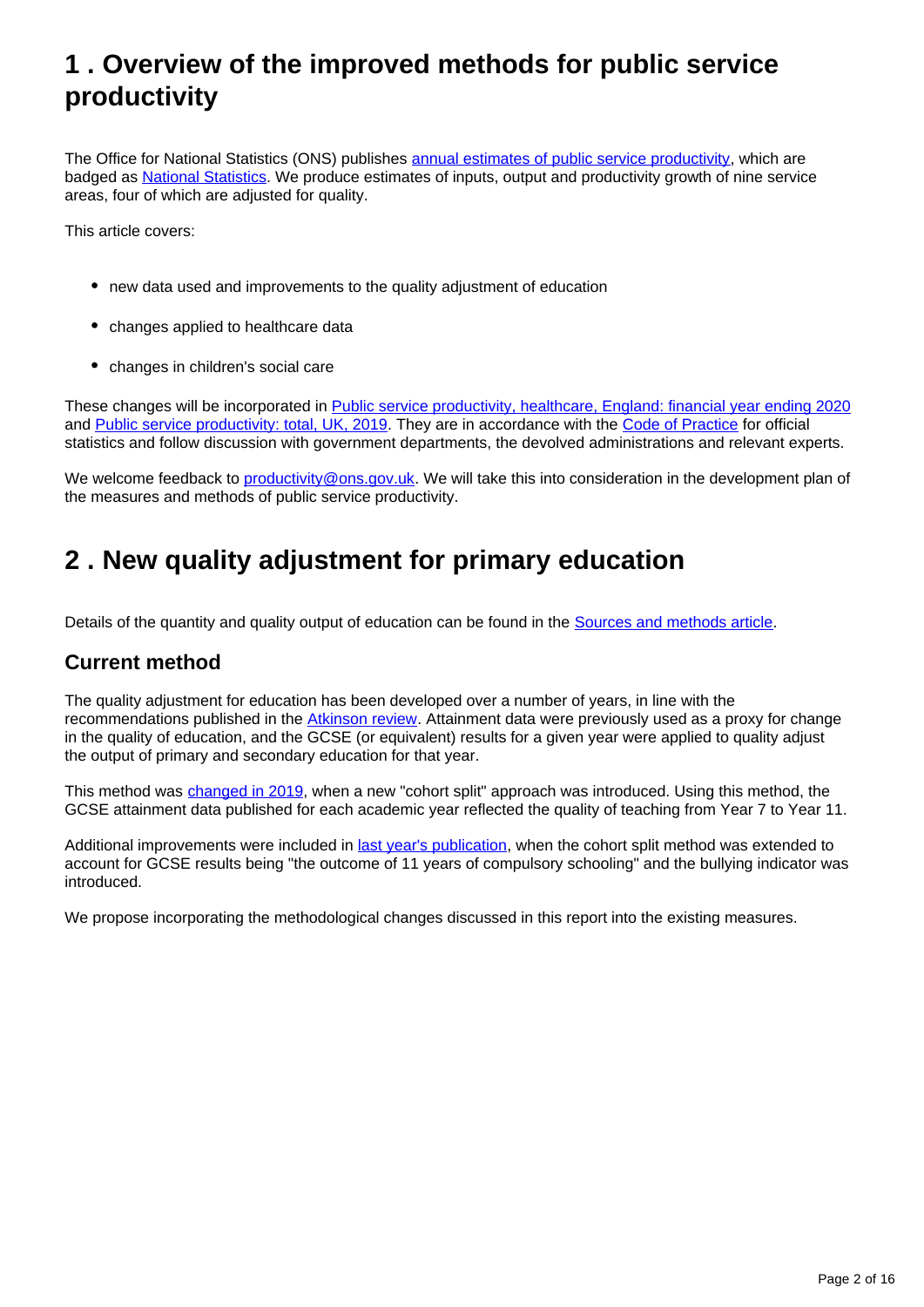## **Proposed changes - extending the cohort split to Reception (or equivalent) year**

The current cohort split methodology considers 11 years of compulsory schooling. However, Reception year (in England and Wales), P1 (in Scotland) and Year 1 (in Northern Ireland) are currently excluded from the cohort split. We propose extending the cohort split to account for the first year of primary schooling.

To introduce the Reception year, we plan to keep the secondary school splits (from Year 7 to Year 11) and split the remaining 15% contribution from Reception to Year 6.

Table 1: Current and proposed weights for each school year's contribution to GCSE (or equivalent) attainment

| Year group                         |     | Current (%) Proposed (%) |
|------------------------------------|-----|--------------------------|
| <b>Reception (or equivalent) -</b> |     | $\overline{2}$           |
| Year 1                             | 2.5 | 2                        |
| Year 2                             | 2.5 | $\overline{2}$           |
| Year 3                             | 2.5 | $\overline{2}$           |
| Year 4                             | 2.5 | $\overline{2}$           |
| Year 5                             | 2.5 | $\overline{2}$           |
| Year <sub>6</sub>                  | 2.5 | 3                        |
| Year 7                             | 5   | 5                        |
| Year 8                             | 10  | 10                       |
| Year 9                             | 15  | 15                       |
| Year 10                            | 25  | 25                       |
| Year 11                            | 30  | 30                       |

Source: Office for National Statistics - Public service productivity

The primary school years of the cohort split are held constant, with the exception of Year 6. This is because, while there is evidence that primary school continues to influence later academic attainment up to the end of Year [11](https://www.ucl.ac.uk/ioe/sites/ioe/files/RB352_-_Influences_on_Students_GCSE_Attainment_and_Progress_at_Age_16_Brief.pdf) (PDF, 745KB), the exact percentage contribution is less easily disentangled.

There is a wide range of evidence suggesting that the early years are most important for skills development in primary school, as these skills are more "malleable" at this age (see, for example the Organisation for Economic Co-operation and Development (OECD) report on **Fostering and Measuring Skills** (PDF, 2.79MB), The Effective [Pre-school, Primary and Secondary Education Study](https://assets.publishing.service.gov.uk/government/uploads/system/uploads/attachment_data/file/455670/RB455_Effective_pre-school_primary_and_secondary_education_project.pdf.pdf) (PDF, 745KB). Evidence also suggests that factors outside of the schooling system can have a larger impact on attainment (such as [parents choosing schools](http://eprints.lse.ac.uk/83602/1/dp1472.pdf) (PDF, 767KB) and parental income). Additionally, as pupils age through the school system, they acquire subject-specific knowledge that may impact GCSE attainment more directly. Therefore, we hold the primary school splits constant given the mixed conclusions in the literature.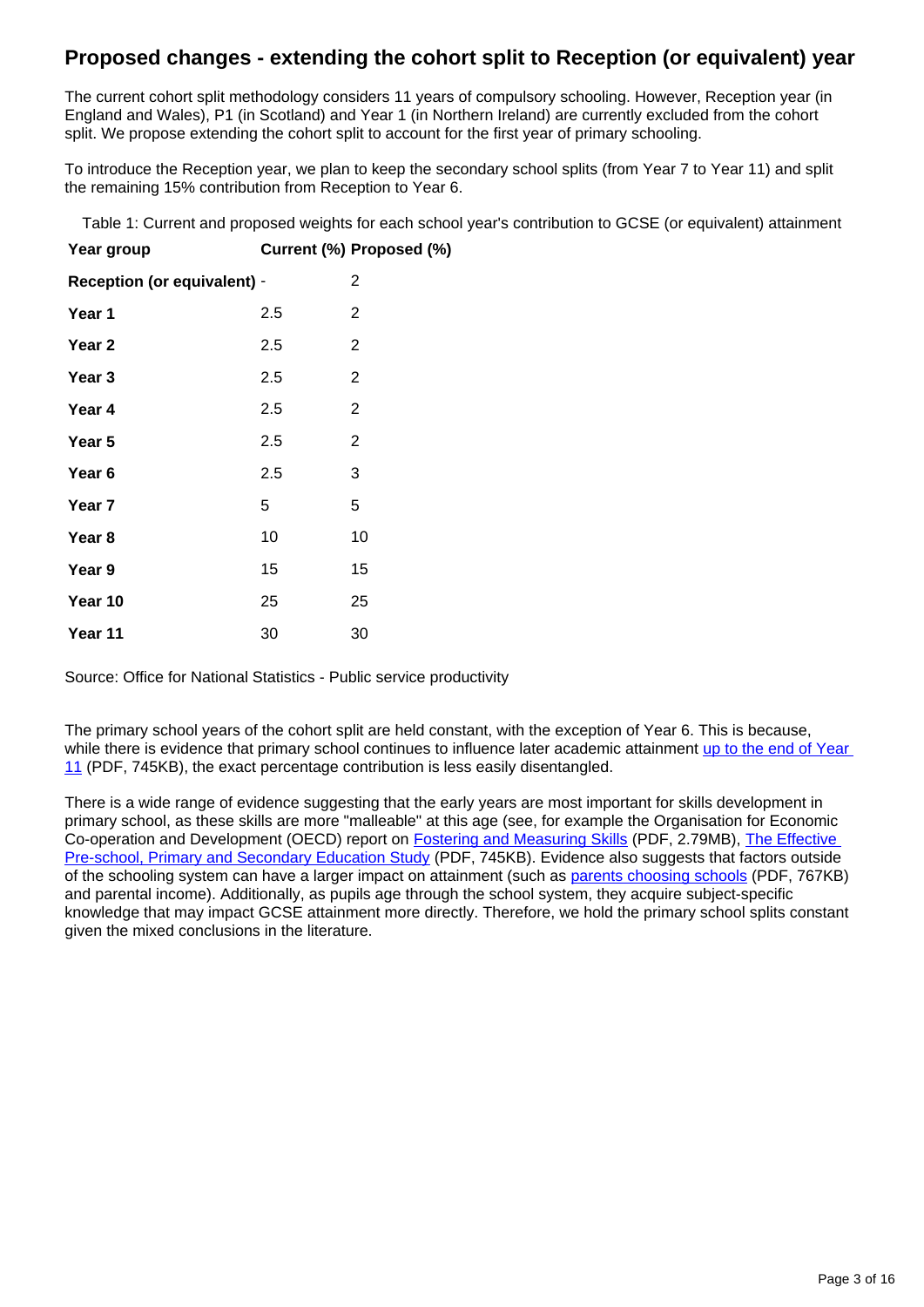## **Proposed changes: primary school attainment**

The current method of quality adjustment in education considers attainment at the GCSE or equivalent level and the bullying adjustment (as published in [our 2021 article\)](https://www.ons.gov.uk/economy/economicoutputandproductivity/publicservicesproductivity/methodologies/improvedmethodsfortotalpublicserviceproductivitytotaluk2018). Although we recognise the importance of these measures, they may not fully reflect quality across the whole school system. Combining them with additional measures could help to develop a more comprehensive and holistic quality adjustment. Furthermore, the current measures focus on secondary school. For this reason, we have researched measures of quality of the earlier years of schooling.

The [Atkinson report](https://webarchive.nationalarchives.gov.uk/ukgwa/20160109014415/http:/www.ons.gov.uk/ons/dcp171766_259595.pdf) (PDF, 1.1MB) (recommendation 9.3) states that it would be beneficial to "measure, if possible, the quality of education delivered at younger ages rather than relying on examinations of those aged 16 years to proxy the whole education output". At the primary school stage, we consider skills development as a key outcome and goal of education. In particular, literacy and numeracy are the foundational skills most targeted by policy. The Scottish government's [National Improvement Framework and Improvement Plan](https://www.gov.scot/publications/2020-national-improvement-framework-improvement-plan-summary/) cites "ensuring that every child achieves the highest standards in literacy and numeracy" as one of their key objectives. Similarly, the Department for Education's (DfE) previous **[Single Departmental Plan](https://www.gov.uk/government/publications/department-for-education-single-departmental-plan/department-for-education-single-departmental-plan--2)** considers a "good level of development" as those achieving at least the expected levels in literacy and numeracy, among other skills.

Accordingly, we propose extending current quality adjustments for primary schools by using Key Stage 2 attainment measures, alongside existing measures. These are nationally representative, publicly available measures of attainment of those aged 11 years across the UK, which allow us to consider attainment in literacy and numeracy. You can find more information on the data used for each nation in our [source and methods article](https://www.ons.gov.uk/economy/economicoutputandproductivity/publicservicesproductivity/methodologies/sourcesandmethodsforpublicserviceproductivityestimates), which will be updated in due course.

Consistent with the GCSE attainment cohort split, we also apportion primary school attainment equally between the seven years of primary schooling, since the year in which the test is taken is not the only year that contributes to this attainment. We propose assigning 14% of the national curriculum assessment attainment to each year of primary school from Reception (or equivalent) to Year 6, using the [same methods](https://www.ons.gov.uk/economy/economicoutputandproductivity/publicservicesproductivity/methodologies/improvedmethodsfortotalpublicserviceproductivitytotaluk2018) applied in the past.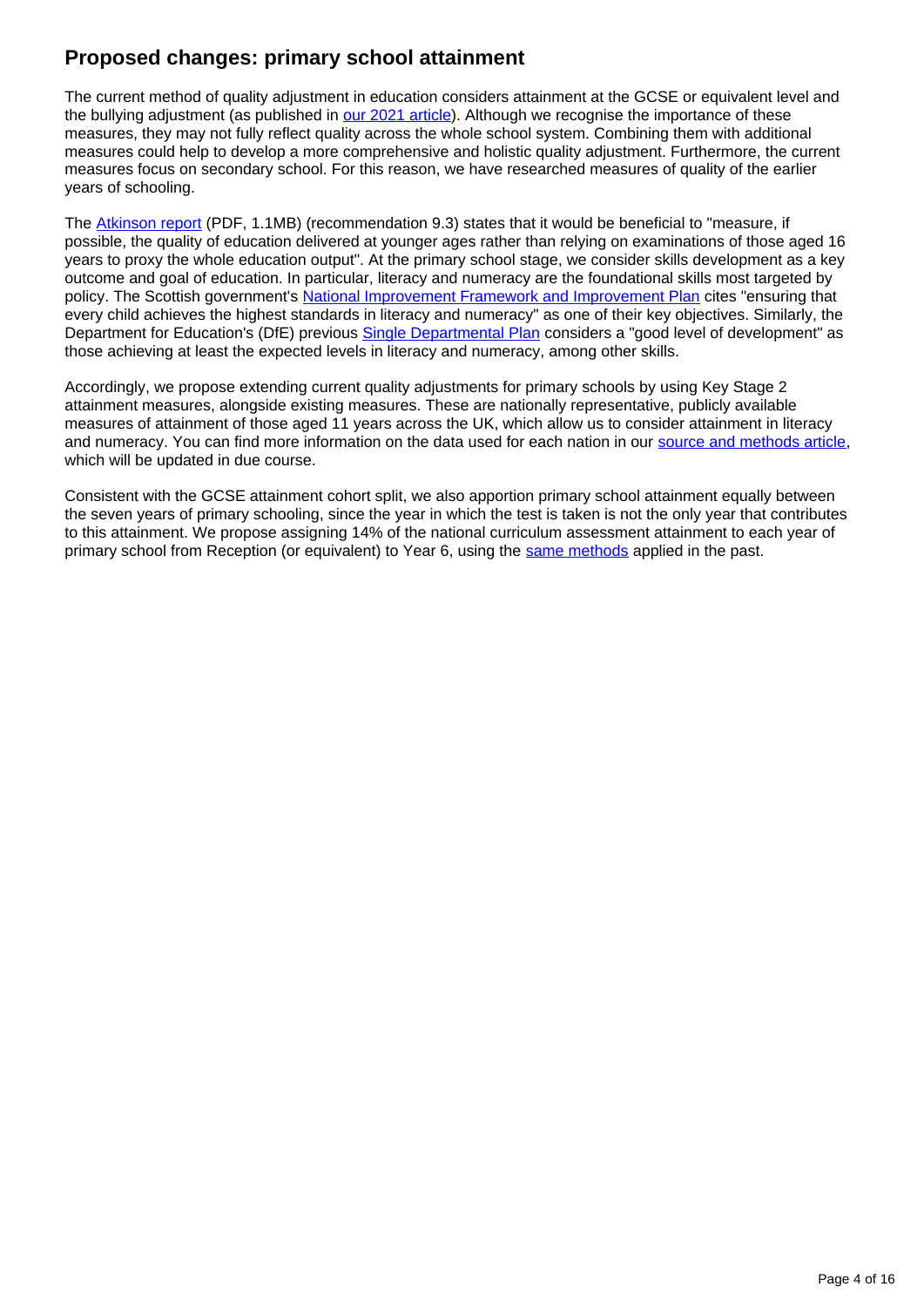## **Proposed changes: Disadvantaged pupil attainment gap index**

Closing the attainment gap between disadvantaged and non-disadvantaged pupils has long been a priority for the UK education system. As a measure of attainment, the DfE stated that the disadvantaged gap index "is more resilient to changes to grading systems and assessment methods" and hence may be more comparable between years ([Workless Households and Educational Attainment Statutory Indicators\)](https://www.gov.uk/government/publications/workless-households-and-educational-attainment-statutory-indicators-2021/workless-households-and-educational-attainment-statutory-indicators-2021#:~:text=The%20disadvantage%20gap%20index%3A%20the,pupils%20and%20all%20other%20pupils.&text=The%20maximum%20possible%20gap%20is,perform%20better%20than%20other%20pupils). The OECD report [Equity and](https://www.oecd.org/education/school/50293148.pdf)  [Quality in Education](https://www.oecd.org/education/school/50293148.pdf) (PDF, 4.1MB) found that students from low socio-economic backgrounds are twice as likely to have low pupil performance than their peers. Therefore, when considering attainment in school, it is important to simultaneously consider how equitable improvements in attainment are.

We propose to use the [disadvantaged attainment gap index](https://www.gov.uk/government/statistics/national-curriculum-assessments-key-stage-2-2019-revised). This measure defines disadvantaged pupils as those who attend primary school and have been eligible for free school meals at any point in the last six years, children looked after by a local authority and children who left local authority care in England and Wales. You can find more information in the **[DfE's methodology documents](https://www.gov.uk/government/statistics/measuring-disadvantaged-pupils-attainment-gaps-over-time)**.

In incorporating the disadvantaged attainment gap index, we take the inverse of the growth rate, such that a fall in the index (as it gets closer to 0) reflects an improvement in quality, using the DfE pupil premium funding information. To reflect its relative importance, we take the proportion of total school funding assigned to the pupil premium (which is funding specifically targeted at supporting disadvantaged pupils) to inform the weighting choice.

This quality adjustment is based on data for England, as no equivalent measures are available covering other parts of the UK. As such, we have applied it to the output measure for all parts of the UK.

#### **Figure 1: The improvements outlined in the article revise the growth of quality-adjusted education output down**

**Comparing the impact of the primary school attainment and disadvantage attainment gap index on education final output index, UK, 1997 to 2018**

## Figure 1: The improvements outlined in the article attamment Gap quality growth of quality-adjusted education outputad awament begins

Comparing the impact of the primary school attainment and disadvantage attainment gap index on education final output index, UK, 1997 to 2018



........ Current method Proposed method introducing primary school attainment and the KS2 disadvantage atta

**Source: Office for National Statistics - Public service productivity**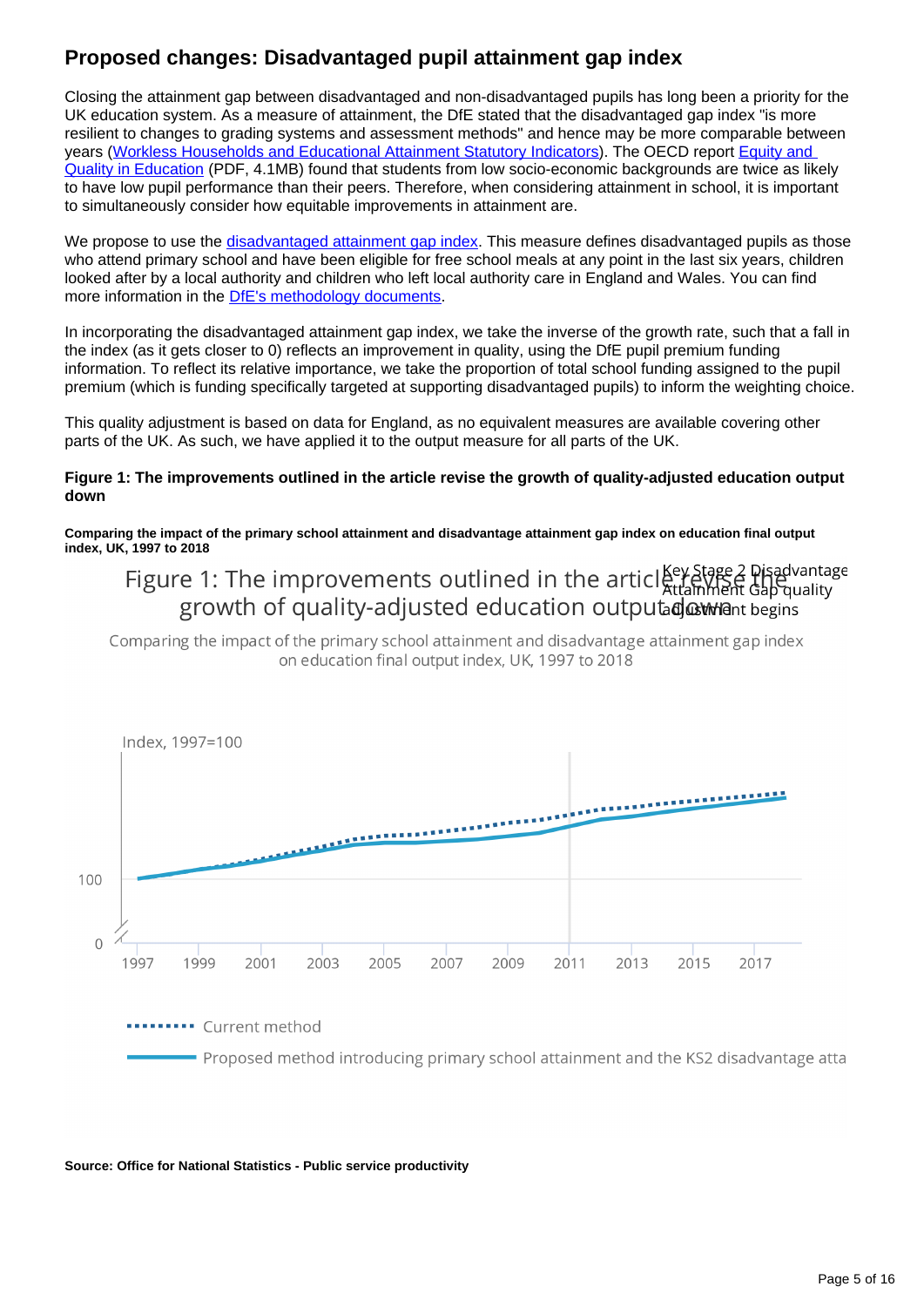Including these two new measures leads to lower growth in quality adjusted output from our [current method.](https://www.ons.gov.uk/economy/economicoutputandproductivity/publicservicesproductivity/articles/publicservicesproductivityestimatestotalpublicservices/totaluk2018) There are two reasons for this. Firstly, the weight of the GCSE attainment index is reduced significantly for primary schools to account for the introduction of the primary school attainment index. The primary school attainment index has grown at a slower rate than the GCSE attainment index since 1997, resulting in a slower rate of growth in the quality adjusted output estimate. Secondly, as primary schools have the largest expenditure weight in the non-quality adjusted education output series, a change to the quality adjustment for primary schools is likely to have a large impact.

The impact of the Key Stage 2 disadvantaged attainment gap index on the quality adjusted output index is minimal, because of the low weight given to the indicator. However, we still consider it to be an important addition in telling the story of quality in primary schools.

## **Future improvements to education quality adjustment**

The quality adjustment development will continue in the future, where additional data on well-being, mental health, and other indicators will be considered. We are also keen to progress with our analyses on employmentrelated measures, aiming to develop an accurate model to better disentangle their association with the quality of the education system.

However, understanding the impact of restrictions arising from the coronavirus (COVID-19) pandemic on education outputs is our main priority, as the first public service productivity estimates for 2020 will be publish at the beginning of 2023.

## <span id="page-5-0"></span>**3 . Children's social care**

## **Current and proposed methods for quantity output**

Children's social care (CSC) includes the provision of social work, personal care, protection or social support services to children in need or at risk.

The current CSC output measures include looked-after children (LAC), children in need, Sure Start schemes, adoption and other activities. Both direct and indirect measures are adopted for CSC.

Approximately one-third of output, covering LAC services, is measured directly. The remaining two-thirds of CSC output, focusing on non-looked-after children (non-LAC), is measured indirectly using the output=inputs convention. This approach is not ideal since productivity growth is always equal to zero. In addition, the current approach is not quality adjusted.

To improve our measurement, additional measures for direct quantity output, quality adjustment and casemix have been developed for CSC.

We have identified four areas of CSC activity as direct measures of output. These are adoptions, special guardianship orders (SGO), care leavers services and safeguarding services. The inclusion of these additional service areas increases the percentage of CSC services that are directly measured from a third to approximately two-thirds in 2018.

## **Adoptions**

CSC services are responsible for processes to determine when it is appropriate to place a LAC up for adoption. We capture the output of adoption services as the number of looked-after children adopted over the year. Children who are adopted cease to be reported in the data collection for looked-after children.

## **Special guardianship orders**

Special guardianship orders (SGOs) are a type of care order used in England and Wales to place a child needing looking after with a long-term guardian. Children with SGOs are recorded as having left care. We record the number of SGOs as an output, capturing the services carried out by CSC to place a child with a guardian under an SGO.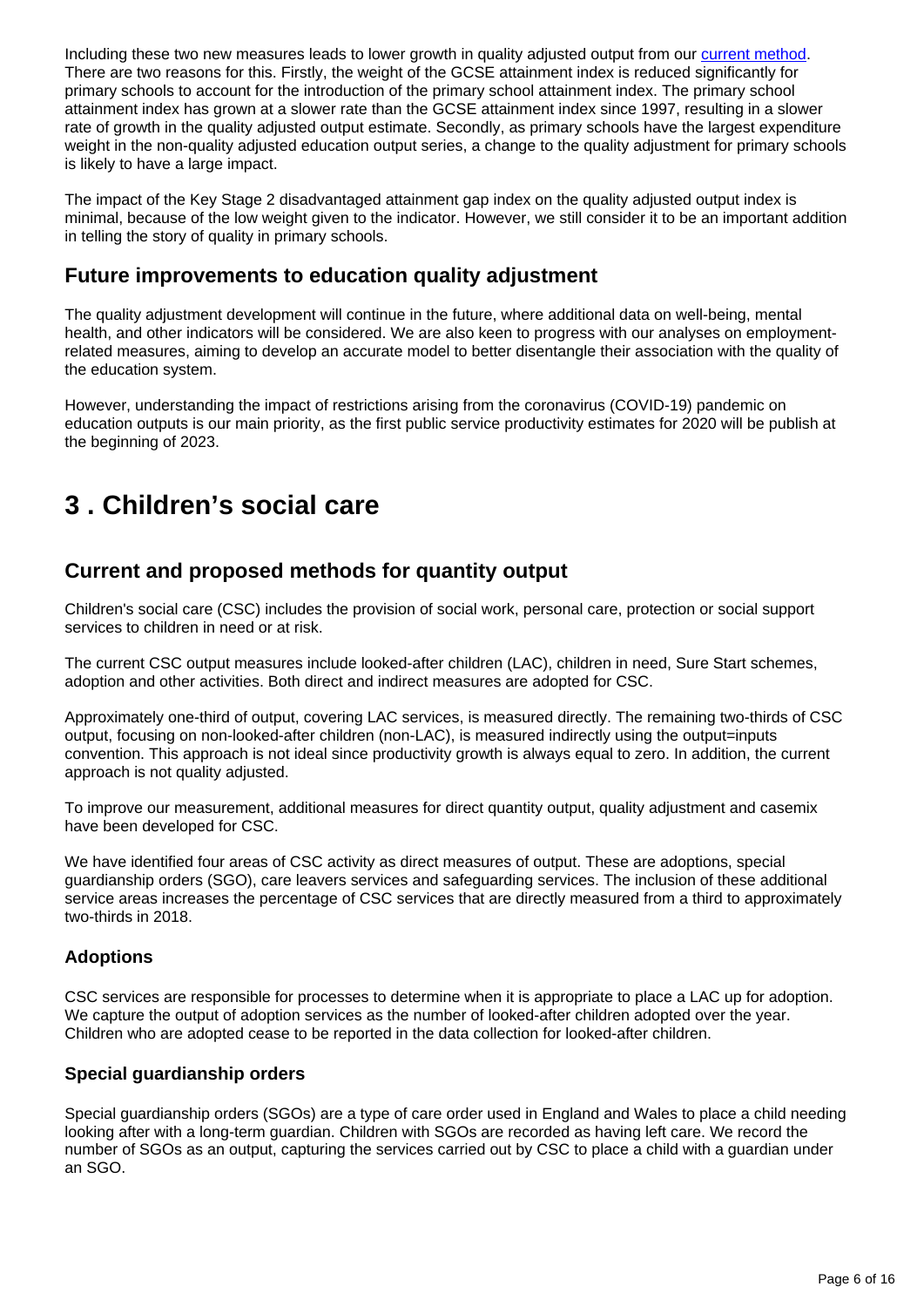### **Care leavers**

These are defined as children who were previously looked after for at least 13 weeks after their 14th birthday in England, and between ages of 16 and 19 years for the other nations. CSC services have statutory responsibilities to provide care and support to care leavers who may have specific needs. We capture the output of care leavers' services as the number of care leavers reported in the year. Where possible, this is limited to the number of care leavers in receipt of services (instead of only those eligible), or those care leavers that are still in touch with the local authority indicating they are more likely to be receiving some level of support.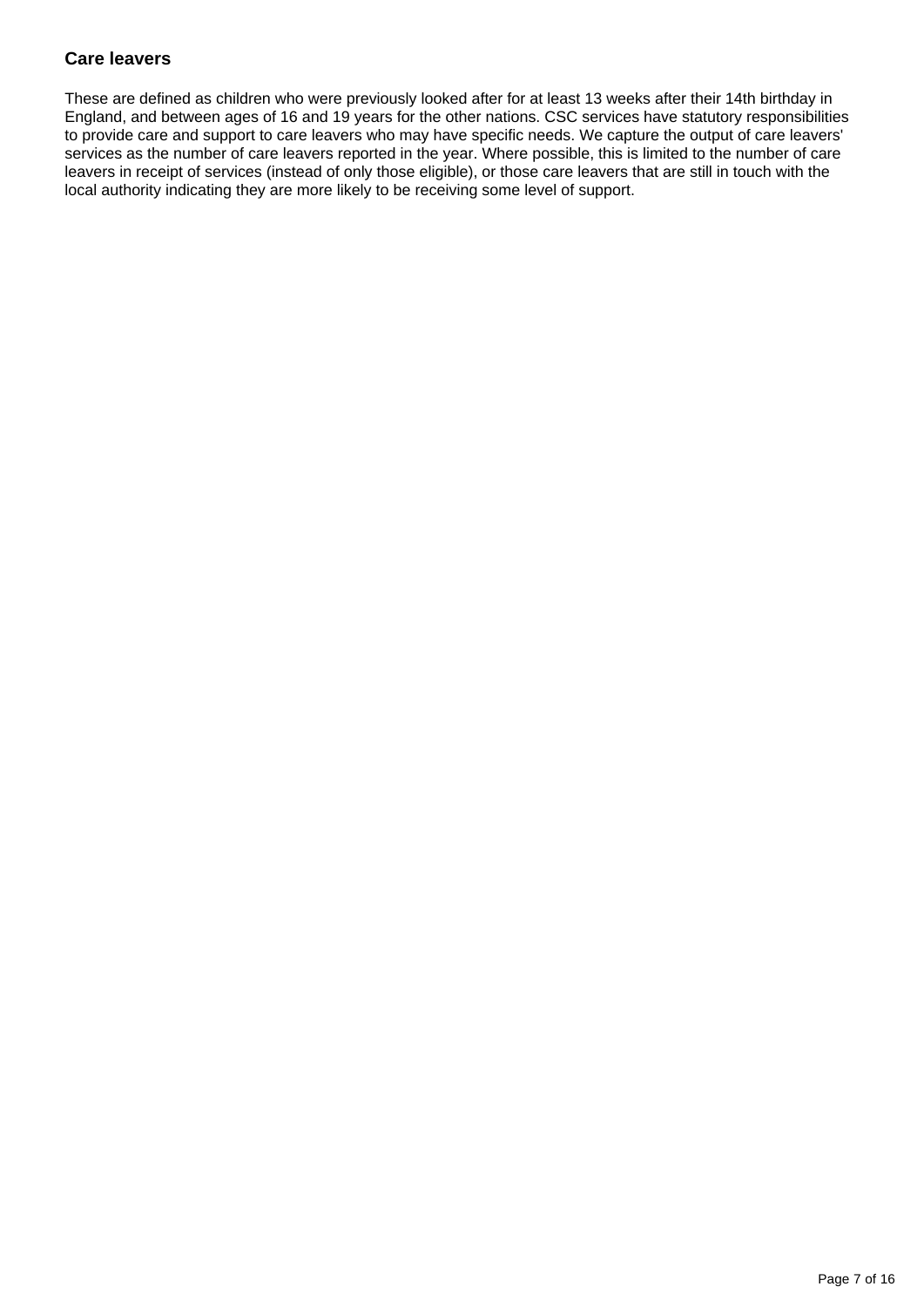## **Safeguarding services**

These services cover statutory services provided to children who, for various reasons, need support from children's social care services, and to protect children from harm. In England, these services fall under two main categories: services provided to children in need (CIN) and services provided to children with a child protection plan (CPP). CIN recipients may have a need for services because of family circumstances or for multiple other reasons including if they have a special educational need or disability (SEND). CPP recipients have been assessed as at significant risk of harm and whose cases require more intensive monitoring and engagement.

We identified two appropriate data series to measure the output of safeguarding services: the number CIN and number of children on a CPP. We propose to sum together the number of CIN and CPP to estimate the total number of children receiving safeguarding services. It is not possible to estimate the two service areas separately because expenditure data are not available for services provided for CIN separately from those provided to CPP.

Figure 2 shows the difference in output between the current method and the proposed method.

#### **Figure 2: The new approach reduces the growth rate of output in the last years**

#### **Current and proposed methods for (quantity) output index, UK, 1997 to 2018**

## Figure 2: The new approach reduces the growth Rew measures of tout in the last years

Current and proposed methods for (quantity) output index, UK, 1997 to 2018



#### **Source: Office for National Statistics - Public service productivity**

#### **Notes:**

1. CSC output includes both directly and indirectly measured output.

Including the new direct measures of output leads to a flattening of output from 2014 to 2017, with an uptick in 2018. This is primarily because of the introduction of safeguarding activity, which exhibits slower growth in the latest years.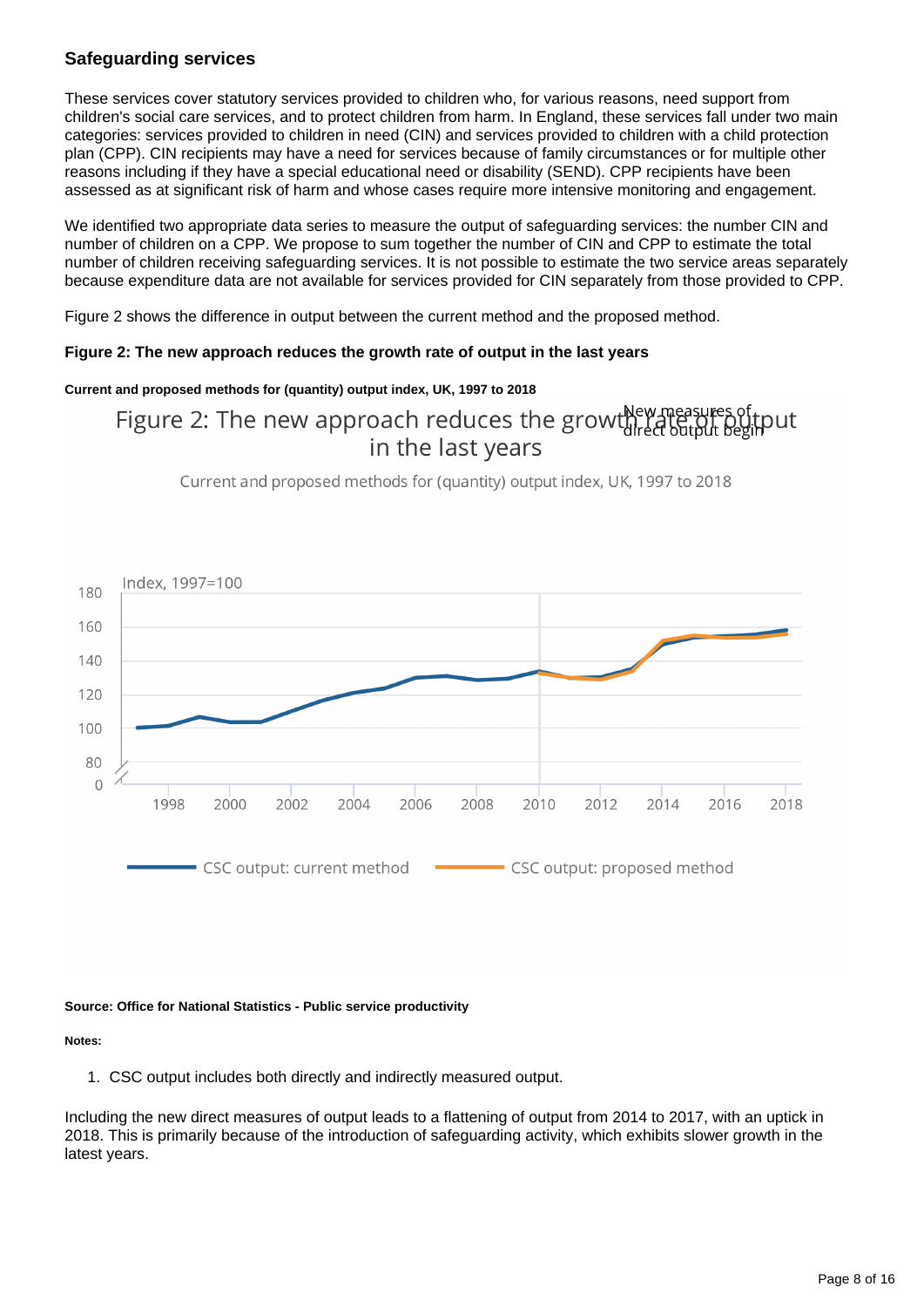## **Proposed methods for casemix adjustment for direct quantity output**

In public service productivity, activity measures are combined using expenditure weights to create a costweighted activity index (CWAI). Our **Sources and methods article** explains our methodology in more detail.

Weighting by the cost of an activity assumes that the value of the activity is reflected in the cost. For example, if a simple count of the number of fostering activities stays the same but more inputs are needed to provide these activities because of an increase in the age of children being taken into foster care, productivity will fall. However, if the same fostering activities are measured in a more granular way, with larger cost weights attached to fostering activity associated with older children, output would rise too, and productivity may not fall at all. More granular measurement of activities and costs can sometimes provide a better measure of output when the mix of high or low-cost activities changes, and therefore provide a more accurate estimate of productivity.

In the absence of unit cost information, it is possible to approximate a unit cost approach using publicly available data on casemix, as described below.

The casemix adiustment includes: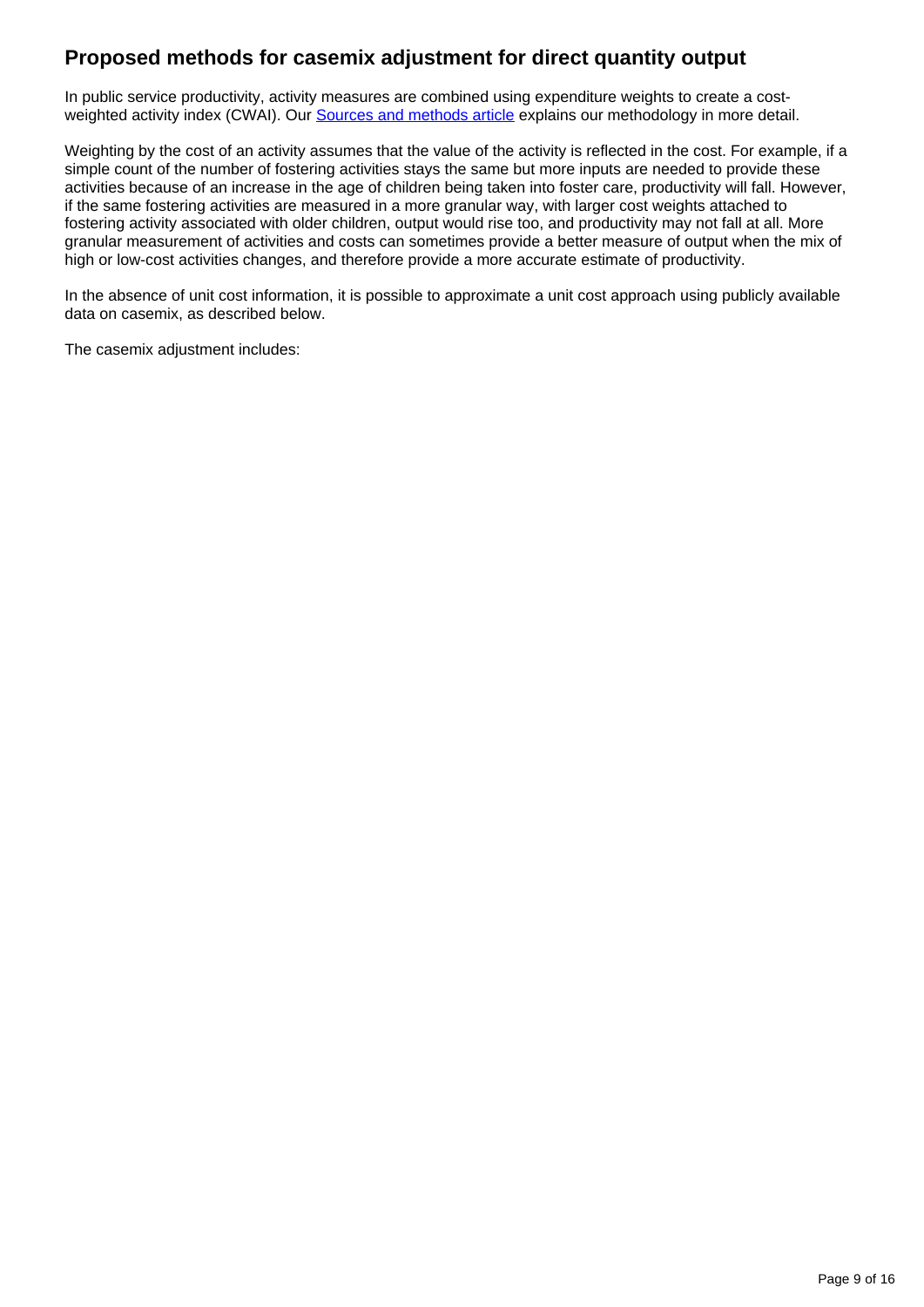- safeguarding adjustment: the percentage of CIN with CPPs
- LAC adjustment (for non-secure, secure, adoptions and SGOs): the age of looked after children

Only data for England have been used. The final casemix deflator is applied to each of the directly measured activity categories for each of the devolved administrations. We adopt a regression-based method to create casemix adjustment weights (see [Section 6](https://www.ons.gov.uk/economy/economicoutputandproductivity/publicservicesproductivity/methodologies/improvedmethodsfortotalpublicserviceproductivitytotaluk2019#regression-model-used-for-local-authority-expenditure-casemix-adjustment) for details). This regression estimates the relationship between local authority expenditure and casemix factors such as the age of the child, their [primary need code](https://assets.publishing.service.gov.uk/government/uploads/system/uploads/attachment_data/file/401149/CIN14-15_Guide_v1.1_web_version.pdf) (PDF, 667KB) and child protection status, separately for safeguarding and for the LAC adjustment. No casemix adjustment is made to care leavers due to a lack of data.

#### **Figure 3: Adding casemix adjustment leads to greater growth in children's social care output**

#### **Current and proposed methods for output index with and without casemix adjustment, UK, 1997 to 2018**

## Figure 3: Adding casemix adjustment leads to greater Gasemix adjustment children's social care output

Current and proposed methods for output index with and without casemix adjustment, UK, 1997 to 2018



#### **Source: Office for National Statistics - Public service productivity**

#### **Notes:**

- 1. The casemix adjustment is applied to safeguarding and looked after child services (secure, non-secure, adoptions and special guardianship orders).
- 2. CSC output includes both directly and indirectly measured output.

Figure 3 shows that the casemix adjustment being applied to direct output measurement leads to an increase in quality-adjusted CSC output from 2014 onwards. This is because there is a higher proportion of adolescents in care over time, leading to higher expected costs and higher casemix-adjusted output.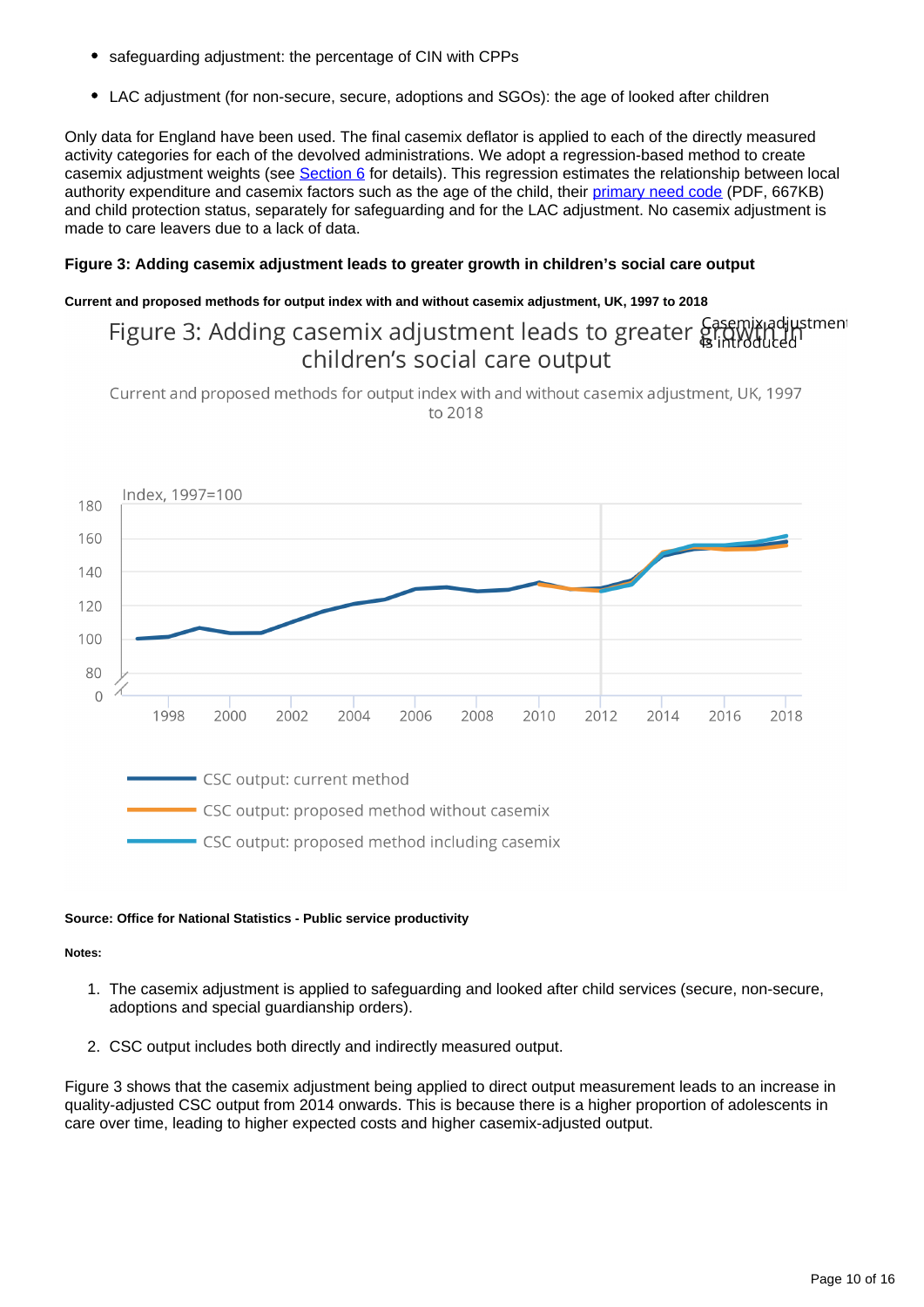## **Proposed methods for quality adjustment**

For the first time, we introduce quality adjustment to CSC output. Quality adjustment accounts for possible changes in the quality of the service over time, as described in our quide.

The following is a summary of the shortlisted quality adjustment series identified for the service areas of safeguarding, secure and non-secure care services and care leavers services.

### **Re-referrals and re-registrations**

These occur when a child who has previously been referred to CSC services is referred again within 12 months (applying primarily to children in need). Similarly, for CPP, re-registrations occur when a child who had previously had a child protection plan is re-registered as at risk and starts a new child protection plan. Therefore, they suggest that the initial service was unsuccessful, and thus reflect lower quality. Thus, we treat an increase in rereferrals and re-registrations, as reported by **DfE** and [StatsWales,](https://statswales.gov.wales/catalogue/health-and-social-care/social-services/childrens-services/children-in-need) as a decrease in quality. Given that it relates to the quality of the initial service, we lag this measure by 12 months.

### **Placement stability**

This is measured as the percentage of children moving between placements two or more times within a year, and widely considered a key measure of CSC effectiveness, for example used by the Children's Commissioner for England to produce a [Stability Index](https://www.childrenscommissioner.gov.uk/report/stability-index-2020/) for children in care. Since more placement moves within a short period of time can have negative impacts on children's outcomes, stability is considered a primary objective of CSC services, [as reported by DfE.](https://assets.publishing.service.gov.uk/government/uploads/system/uploads/attachment_data/file/264952/final_improving_permanence_data_pack_2013_sept.pdf) As such, we treat an increase in stability as an increase in quality.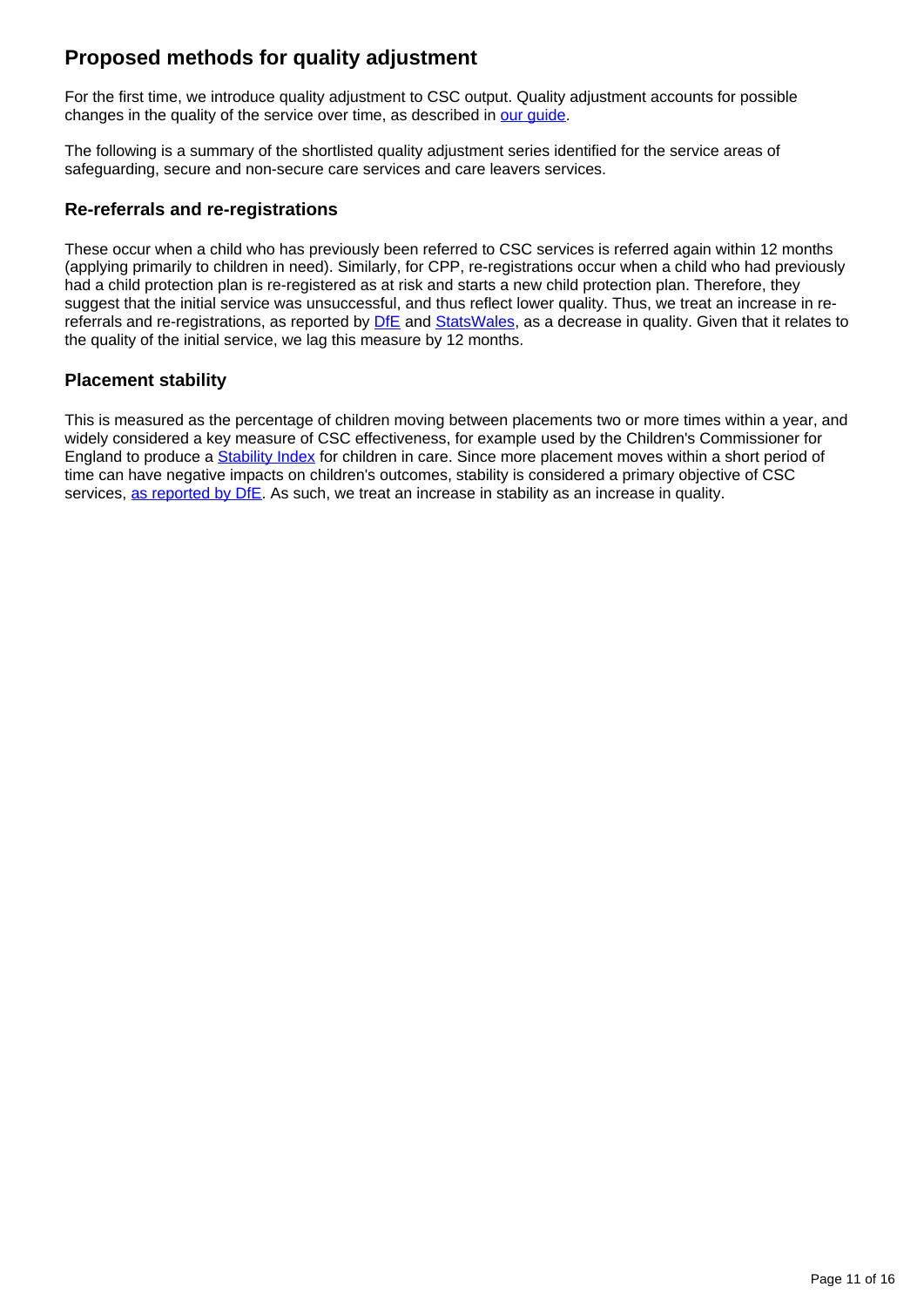### **Care leavers**

The care leaver outcomes reported in England, Scotland and Wales are a key measure of the effectiveness of care leavers services at supporting children moving on from placements. The outcomes include percentage of leavers living in suitable accommodation and the percentage that are not in employment, education or training (NEET). Providing suitable accommodation reflects positive quality of CSC service provision since it can be used to monitor whether they [receive adequate support to transition to adulthood successfully](https://assets.publishing.service.gov.uk/government/uploads/system/uploads/attachment_data/file/850306/Children_looked_after_in_England_2019_Text.pdf). NEET outcomes for care leavers have been associated with negative long-term consequences, including higher rates of homelessness, mental health problems and imprisonment. As such, we use data from **DfE** and [StatsWales](https://statswales.gov.wales/Catalogue/Health-and-Social-Care/Social-Services/Childrens-Services/Children-Looked-After/Care-Leavers-at-19th-Birthday), with an increase in the percentage of care leavers who are NEET reflecting a fall in quality.

Quality measures were shortlisted if they were fully attributable to CSC services as opposed to other public service areas or external factors. We excluded other measures (for example, percentage of child protection processes carried out within the recommended timeframes) since they were not necessarily reflective of year-onyear improved outcomes for children and relate to processes rather than our preferred focus on child outcomes.

The impact of introducing quality adjustment into CSC output can be seen in Figure 4. This is shown alongside the impact of the casemix approach.

#### **Figure 4: The improvements outlined in the article revise our children's social care output upward**

**Current and proposed methods for output index including quality and casemix adjustment, UK, 1997 to 2018**

Figure 4: The improvements outling of after articlate with of a Care leave children's social carea diutiplent between didiustment

begins<br>Current and proposed methods for output index including quality and casemix adjustment, UK, 1997 to 2018



#### **Source: Office for National Statistics - Public service productivity**

**Notes:**

1. CSC output includes both directly and indirectly measured output.

Introducing quality adjustment and casemix uplifts output, as most measures of quality improved between 2014 and 2018.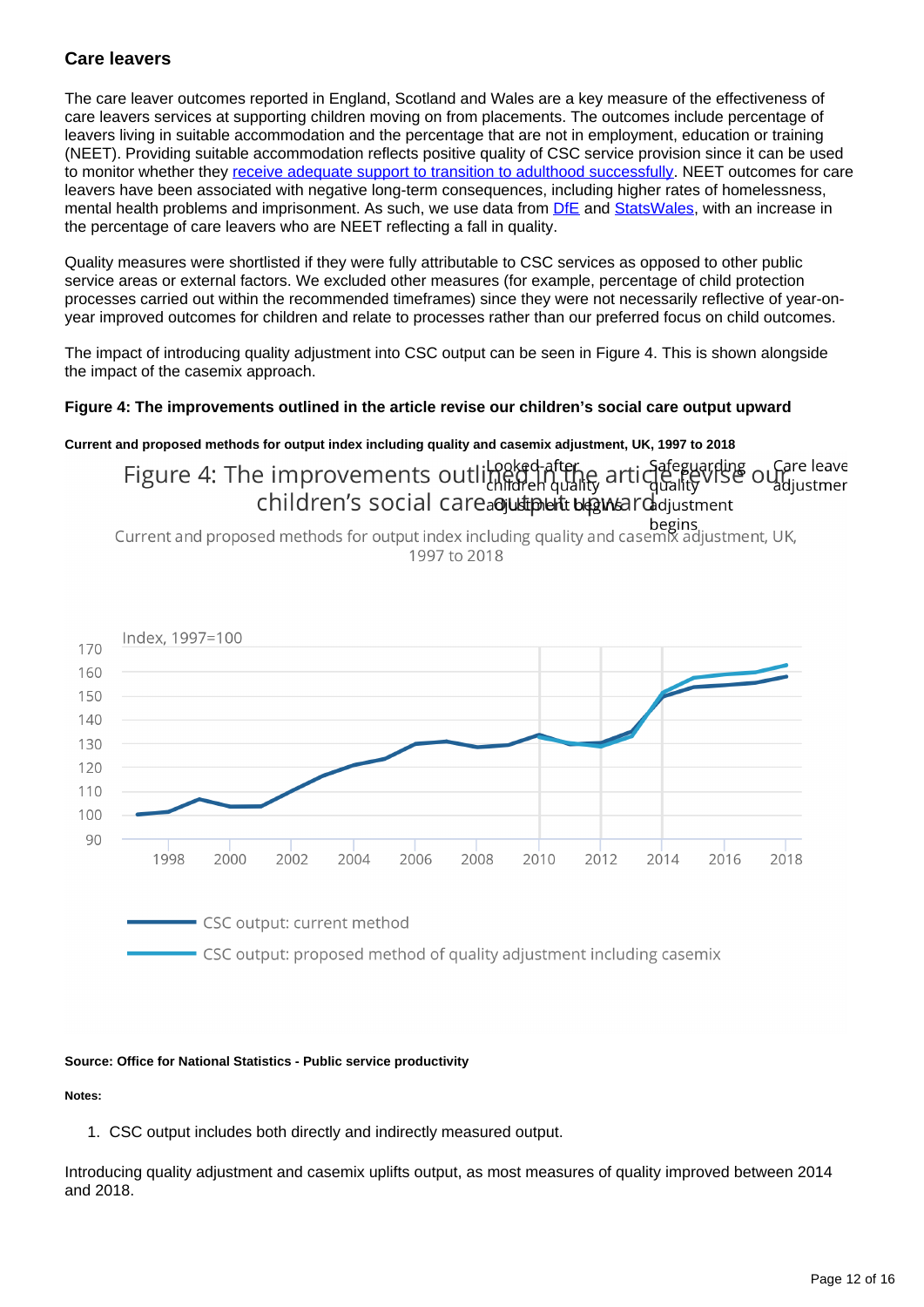## <span id="page-12-0"></span>**4 . Healthcare output data**

Our public service healthcare productivity statistics use a wide range of output activities and sources, as described in our [methods article.](https://www.ons.gov.uk/economy/economicoutputandproductivity/publicservicesproductivity/methodologies/sourcesandmethodsforpublicserviceproductivityestimates)

In previous years, [NHS England's National Cost Collection \(NCC\)](https://www.england.nhs.uk/national-cost-collection/) has been used as the main data source to measure hospital and community healthcare services (HCHS) output. However, changes to data collection and challenges presented by the coronavirus (COVID-19) pandemic have affected the comparability of these data between the financial year ending (FYE) 2019 and FYE 2020 for some services. As a result, alternative data sources have been introduced to estimate growth for some services within HCHS.

To measure healthcare output growth between FYE 2019 and FYE 2020, two strategies have been followed in choosing an appropriate alternative data source.

In the first instance, we used data sources used to produce the more-timely estimates of output within our [Quarterly National Accounts \(QNAs\)](https://www.ons.gov.uk/economy/grossdomesticproductgdp/datasets/breakdownofgeneralgovernmentfinalconsumptionexpenditure) and [monthly gross domestic product \(GDP\)](https://www.ons.gov.uk/economy/grossdomesticproductgdp/bulletins/gdpmonthlyestimateuk/november2021) estimates. These data are generally less comprehensive and less granular than NCC data.

We then supplement this with additional data sources that capture growth in healthcare components not measured in the timely National Accounts measures.

Using these additional data sources means that our annual healthcare estimate for FYE 2020 will be a more comprehensive estimate of healthcare output than that available from the timely estimates in the QNA. However, because of the limitations in the availability of our regular annual data sources, the annual healthcare estimate for FYE 2020 will be based on less-detailed data than estimates produced in earlier years.

Growth rates using alternative data sources were applied to expenditure in the FYE 2019 National Cost Collection, to minimise the impact on the weight of different services.

The new data sources are only used to estimate output growth in FYE 2020 and have not resulted in revisions to estimates for healthcare output growth in earlier years.

#### **Elective care, day-cases and non-elective care**

A lower number of trusts reporting activity data has contributed to abnormal activity growth rates (that contradicted other more comprehensive sources of activities data) within the NCC. As a result, we have used the growth in the number of finished admission episodes reported in the [Monthly Activity Returns \(MAR\)](https://digital.nhs.uk/data-and-information/publications/statistical/hospital-episode-statistics-for-admitted-patient-care-outpatient-and-accident-and-emergency-data/april-2021---may-2021) taken from NHS Digital's hospital episode statistics (HES) dataset instead. We also use this data source in our timely estimates of healthcare output within the QNA. The data are highly aggregated, providing activity for all specialities by elective care, day cases and non-elective care.

### **Critical care**

[Monthly situation reports](https://www.england.nhs.uk/statistics/statistical-work-areas/critical-care-capacity/) from NHS England were used to estimate growth in critical care output. The change in the average number of occupied beds for adult, paediatric and neonatal was used as an alternative to the NCC data. This source is also used to inform our QNA estimates.

### **Accident and emergency**

New reporting categories have had an impact on comparability to FYE 2019. NCC data reported a drop in emergency care activity in FYE 2020, whereas data from HES and NHS England monthly situation reports both reported an increase. Data from the [NHS England situation reports](https://www.england.nhs.uk/statistics/statistical-work-areas/ae-waiting-times-and-activity/) on attendances have been used instead. This is consistent with our QNA estimates.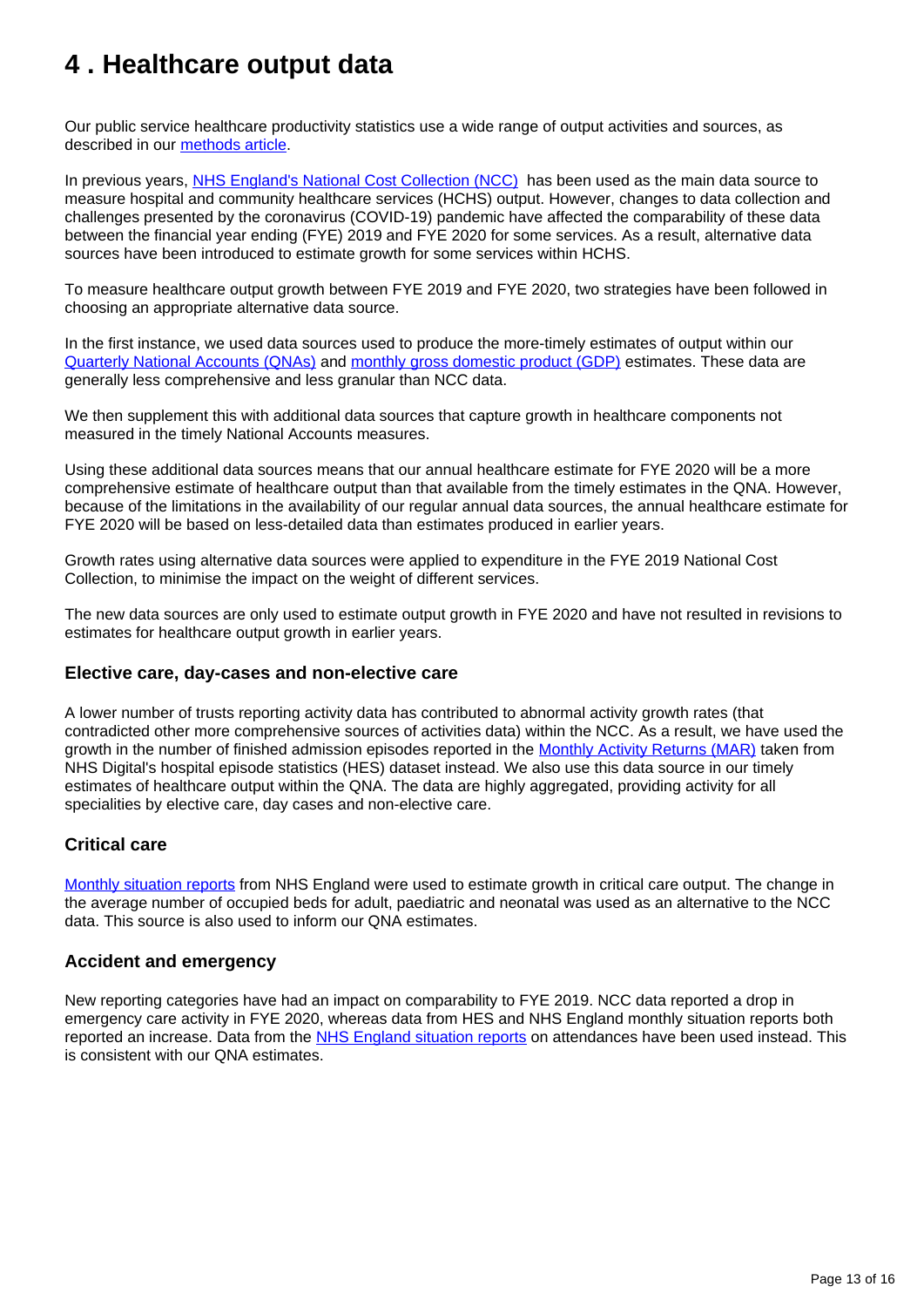### **Mental health care**

In FYE 2020 most NHS trust mental health care activity was derived from patient-level information costings systems (PLICS). PLICS will ultimately provide more robust estimates of activity and unit costs than the previously reported reference costs, but the data in FYE 2020 are not comparable to data presented for FYE 2019. Consequently, we have used alternative sources to provide information on mental health service activity growth for these services.

We have used a set of indicators from [NHS Digital's monthly mental health statistics](https://digital.nhs.uk/data-and-information/publications/statistical/mental-health-services-monthly-statistics) release to measure growth in mental health care cluster activity and secure services. We measure the former through the increase in the number of people assigned to a care cluster, and the latter by the increase in the number of people subject to detention at the end of the reporting period.

To measure the growth in services provided under the Improving access to psychological therapies (IAPT) programme, we have used [NHS Digital's IAPT statistics](https://digital.nhs.uk/data-and-information/publications/statistical/psychological-therapies-report-on-the-use-of-iapt-services) on the number of appointments attended and the number of first assessments completed.

### **Ambulance services**

Recording practices for ambulance calls have changed. Data from [NHS England](https://www.england.nhs.uk/statistics/statistical-work-areas/ambulance-quality-indicators/) on calls are therefore used instead of NCC. For the rest of ambulance services NCC data are still used.

### **Community health services**

A larger number of trusts than usual did not submit data for the full set of community health services in FYE 2020. The growth rate in output for this year was therefore calculated for each subset of community health services (groups of services such as community nursing or midwifery) using data from trusts that did submit for that subset of services in both FYE 2019 and FYE 2020. This enabled each subset of community health services and by extension, overall community health services, to be estimated. However, because of missing data, the overall weight of community health services in healthcare output will be reduced in FYE 2020.

### **High-cost drugs**

In FYE 2020, high-cost drugs data were not disaggregated by those administered in admitted, outpatient or other patient settings. Therefore, output growth was determined at a less granular level than usual.

## <span id="page-13-0"></span>**5 . Data sources in National Accounts**

In the forthcoming release, we will be using government expenditure data consistent with [Blue Book 2021](https://www.ons.gov.uk/economy/grossdomesticproductgdp/compendium/unitedkingdomnationalaccountsthebluebook/2021).

We have also made some more general systems improvements to maintain best practice and improve consistency across the different aspects of our processing. All the additions in this article, and in the forthcoming publication, were not possible without these system improvements, which have enhanced the consistency of our processing.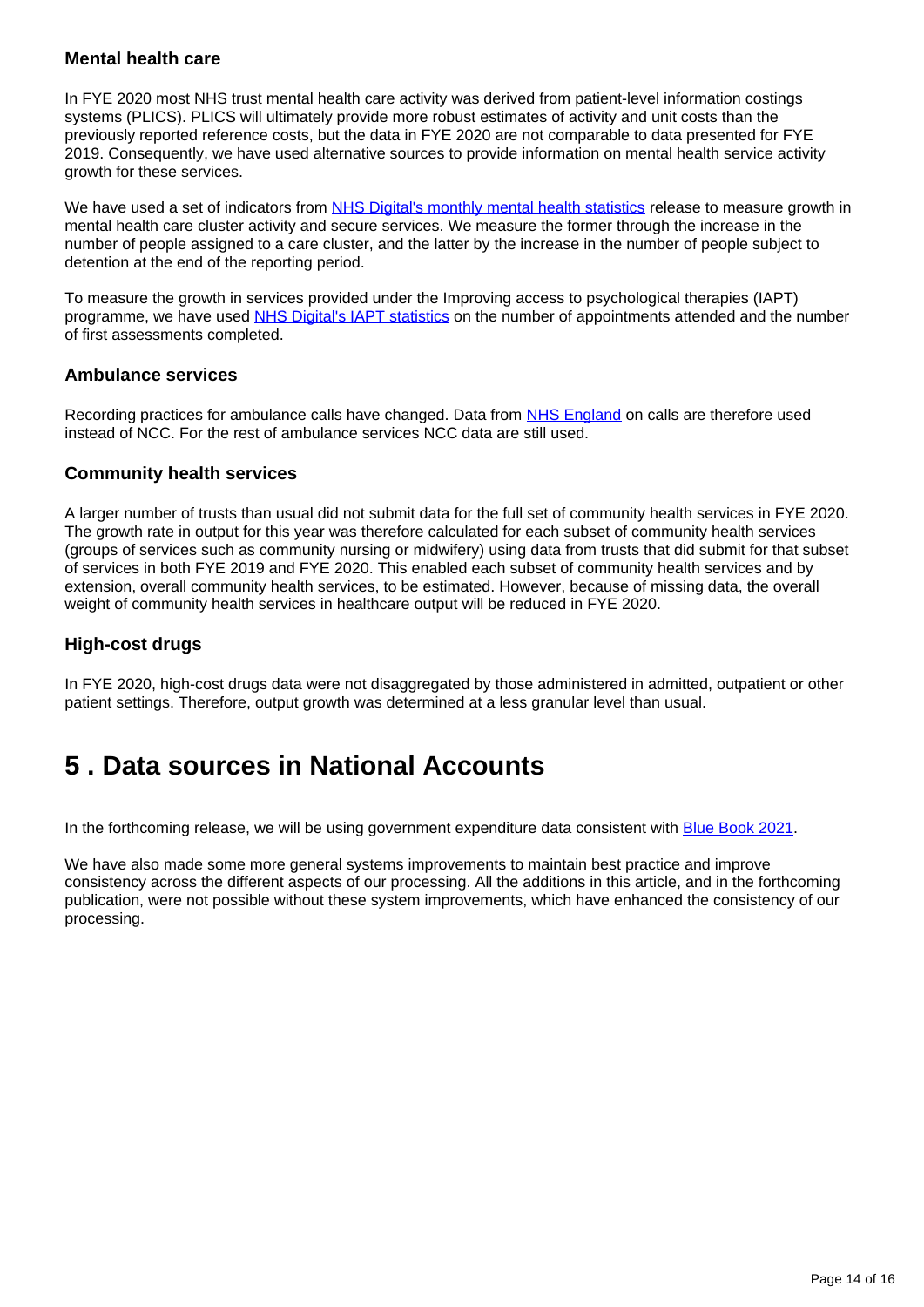## <span id="page-14-0"></span>**6 . Regression model used for local authority expenditure casemix adjustment**

The data are at a local geographic level, indexed over LA and a year, indexed over t, for a given spend category s . The regression specification is:<br> $C_{LA,t,s} = \beta_0 + \beta_{n,t,CIN} n_{LA,t,s} + \beta_{f1,t,s} f1_{LA,t,s} + \beta_{f2,t,s} f2_{LA,t,s} + \cdots + e_{LA,t,s}$ 

Where: LA is the local authority t the year considered s the expenditure C the deflated expenditure n volume output (Safeguarding or LAC) f volume output with casemix factor 1 f volume output with casemix factor 2 e is the error and the observations are weighted by the volume of outputs  $n_{L,A,t,s}$ 

Then  $n_{t,CLN}$  is the incremental expenditure associated with one unit of output that has no casemix factors.  $r_{CLN}$  is the incremental spend associated with one unit of output that has casemix factor 1, relative to a unit of output that does not have casemix factor 1.

The variables include deflated expenditure C, the volume of outputs to be casemix adjusted, and the casemix adjustment factors which describe features of the outputs that impact expected expenditure.

Based on recommendations of academics and data owners, and after investigating different regression specifications, we included:

### **Children in need (CIN) primary need code**

This is a code that is recorded by a social worker for referrals to children's social care (CSC) that require further action. The possible codes are:

- abuse or neglect (1)
- child's disability (2)
- parental disability or illness (3)
- family in acute stress  $(4)$
- family dysfunction (5)
- socially unacceptable behaviour (6)
- $\bullet$  low income (7)
- absent parenting (8)
- $\bullet$  other cases (9)

### **Child protection status**

Children protection (CP) cases require more support and are expected to need more resources compared with non-CP CIN.

This adjustment applies to England safeguarding and looked after child (LAC) care day outputs only; it could in future be used in other nations or outputs if the necessary public data become available.